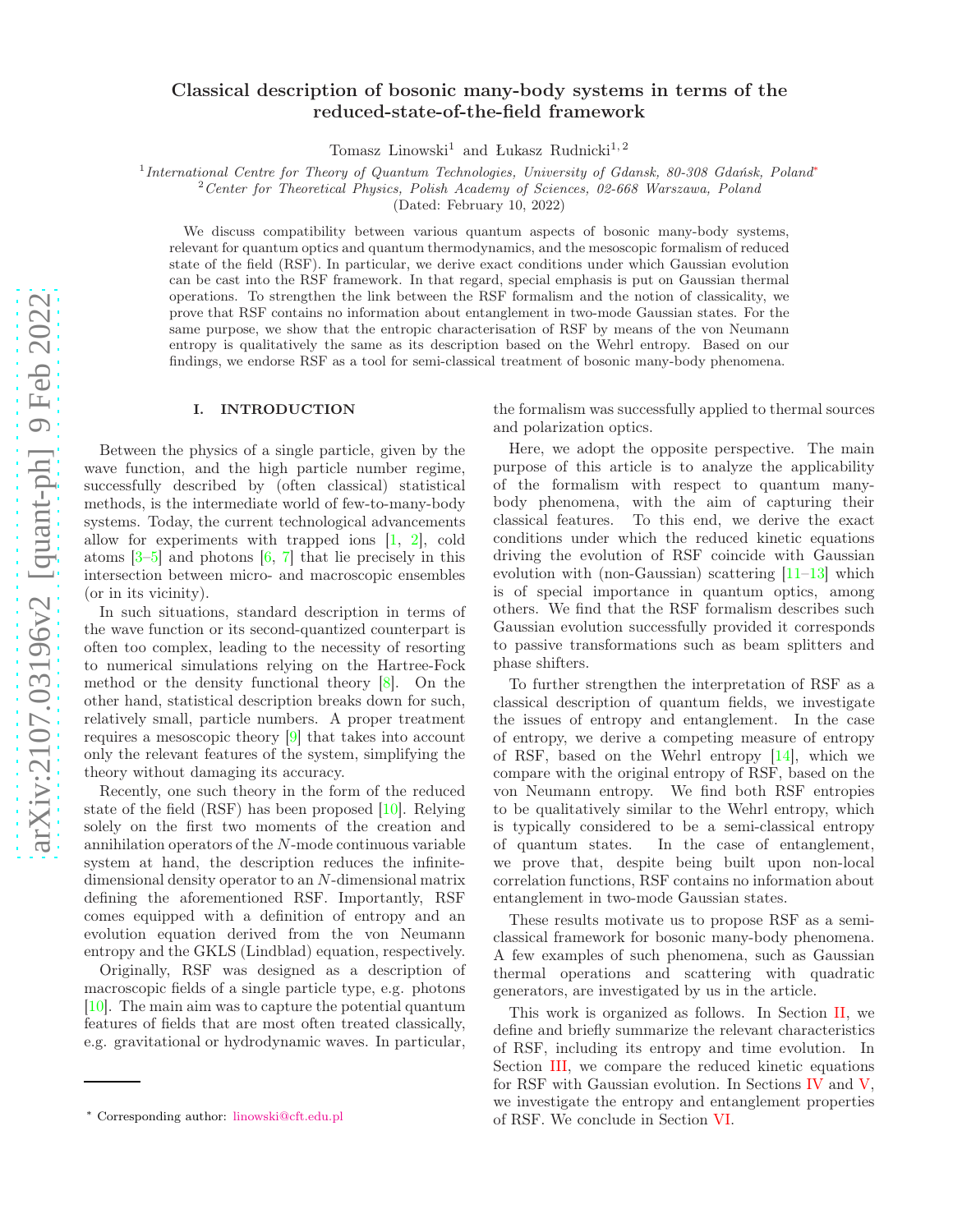# <span id="page-1-0"></span>II. REDUCED STATE OF THE FIELD

In this section, we summarize the relevant information about the reduced state of the field (RSF), including its evolution and entropy. To this end, it is beneficial to briefly recall the notions of first and second quantizations.

In the first quantization, the N-dimensional single particle Hilbert space is spanned by a set of complex modes  $f_k, k \in \{1, 2, ..., N\}$ . Here, it is assumed that N is finite, mainly for notational convenience. Each mode corresponds to an eigenstate of the system Hamiltonian and is, in turn, associated with a possible energy level of the particle.

An extension of this scenario to an arbitrary number of identical particles is given by the second quantization. The single-particle N-level Hilbert space is promoted to a tensor product of N multi-particle Hilbert spaces, each associated with a different energy level (mode) of the original single-particle space. In the case of bosons, which are in the focus of this article, the new Hilbert space is conveniently described using a set of  $N$  annihilation and creation operators  $\hat{a}_k$ ,  $\hat{a}_{k'}^{\dagger}$ , respectively, fulfilling the canonical commutation relations

$$
\left[\hat{a}_k, \hat{a}_{k'}^\dagger\right] = \delta_{kk'}, \quad \left[\hat{a}_k, \hat{a}_{k'}\right] = \left[\hat{a}_k^\dagger, \hat{a}_{k'}^\dagger\right] = 0. \tag{1}
$$

An arbitrary n-particle state in the many-body Hilbert space can be constructed by acting on the vacuum state with *n* appropriate creation operators.

While elegant, second quantization can prove to be a significant challenge in calculations. One of the problems has its origin in the fact that each bosonic energy level can be in principle occupied by an infinite number of particles. Even a trivial case of a single mode, one-dimensional first-quantized Hilbert space gives rise to infinite-dimensional Hilbert space in the second quantization, resulting in a relatively complex description.

In the formalism of RSF, the infinite-dimensional many-particle Hilbert space is reduced back to N dimensions, like in the first quantization, but is concerned with multi-particle systems, like in the second quantization. RSF of any density operator of the secondquantized field consists of two components [\[10](#page-8-6)]: the single-particle density matrix

$$
r := \sum_{k,k'=1}^{N} \text{Tr} \left[ \hat{\rho} \, \hat{a}_{k'}^{\dagger} \hat{a}_{k} \right] |k\rangle\langle k'|,\tag{2}
$$

and the averaged field

$$
|\alpha\rangle := \sum_{k=1}^{N} \text{Tr} \left[ \hat{\rho} \,\hat{a}_k \right] |k\rangle. \tag{3}
$$

The single-particle density matrix contains information about mode occupation and coherence in the state. In particular, its diagonal elements equal the mean particle numbers:  $r_{kk} = \langle \hat{a}_k^{\dagger} \hat{a}_k \rangle = \langle \hat{n}_k \rangle$  and, consequently, the

matrix is normalized to the mean total particle number:  $\text{tr } r = \sum_{k=1}^{N} \langle \hat{n}_k \rangle =: \langle \hat{n} \rangle.$  The averaged field contains additional information about local phases of the field.

One of the major advantages of the RSF formalism over competing mesoscopic models (such as the symplectic picture discussed in Section [III A\)](#page-2-1) is the relatively intuitive construction. Both RSF components are defined in such a way that a single creation / annihilation operator in the full Hilbert space corresponds to a single bra / ket in the reduced space. In particular, observables of the form

$$
\hat{O} = \sum_{k,k'=1}^{N} o_{kk'} \hat{a}_k^{\dagger} \hat{a}_{k'} \tag{4}
$$

are reduced in a natural way to

$$
o = \sum_{k,k'=1}^{N} o_{kk'} |k\rangle\langle k'|.
$$
 (5)

Furthermore, the expectation values of such observables are preserved by the RSF formalism:

$$
\operatorname{Tr}\hat{\rho}\hat{O} = \operatorname{tr}ro.
$$
 (6)

### A. Time evolution

The time evolution of quantum open systems is typically modeled by the GKLS (Lindblad) equation [\[15,](#page-8-10) [16](#page-8-11)], describing the most general Markovian evolution [\[17\]](#page-8-12):

$$
\frac{d}{dt}\hat{\rho} = -\frac{i}{\hbar}[\hat{H}, \hat{\rho}] + \sum_{k} \left( \hat{L}_{k}\hat{\rho}\hat{L}_{k}^{\dagger} - \frac{1}{2} \{\hat{L}_{k}^{\dagger}\hat{L}_{k}, \hat{\rho}\} \right), \quad (7)
$$

where  $\hat{H}$  denotes the system Hamiltonian and  $\hat{L}_k$  are the Lindblad operators.

In the formalism of RSF, the field is treated as a set of individual particles subject to spontaneous decay and production, as well as interaction with coherent classical sources and random scattering by the environment. The GKLS evolution driven by such phenomena is given by [\[10\]](#page-8-6)

<span id="page-1-3"></span><span id="page-1-2"></span><span id="page-1-1"></span>
$$
\frac{d}{dt}\hat{\rho} = -\frac{i}{\hbar}[\hat{H}, \hat{\rho}] + \sum_{k=1}^{N} [\zeta_k \hat{a}_k^{\dagger} - \zeta_k^* \hat{a}_k, \hat{\rho}] \n+ \sum_{k,k'=1}^{N} \Gamma_{\downarrow}^{k'k} \left( \hat{a}_k \hat{\rho} \hat{a}_{k'}^{\dagger} - \frac{1}{2} \{ \hat{a}_k^{\dagger} \hat{a}_k, \hat{\rho} \} \right) \n+ \sum_{k,k'=1}^{N} \Gamma_{\uparrow}^{k'k} \left( \hat{a}_{k'}^{\dagger} \hat{\rho} \hat{a}_k - \frac{1}{2} \{ \hat{a}_k \hat{a}_{k'}^{\dagger}, \hat{\rho} \} \right) \n+ \int \mu(du) \left( \hat{U} \hat{\rho} \hat{U}^{\dagger} - \hat{\rho} \right).
$$
\n(S)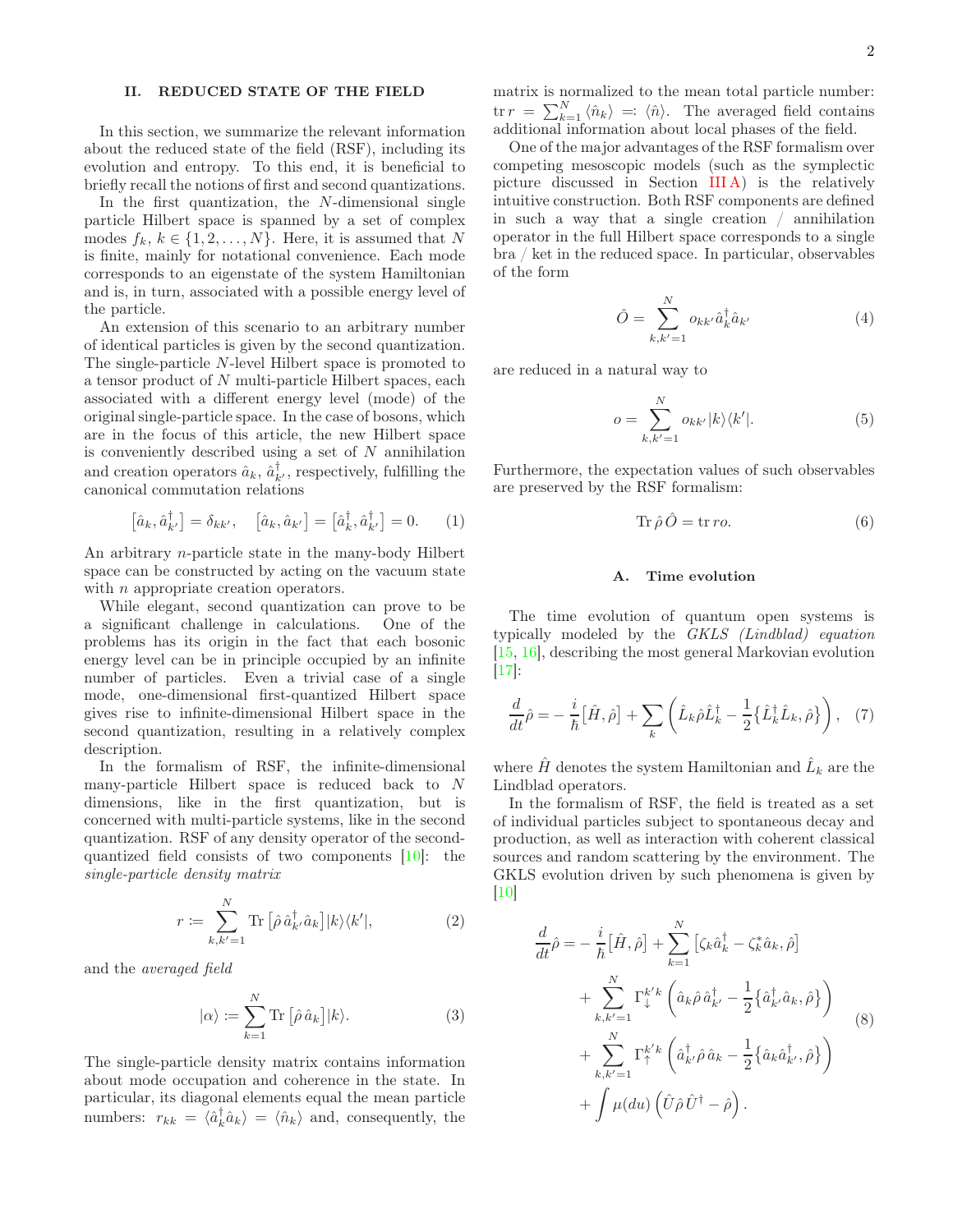Here, the complex vector  $\vec{\zeta}$  describes the coherent source of the field and the positive matrices  $\Gamma_{\downarrow}$ ,  $\Gamma_{\uparrow}$ contain particle annihilation and creation rates for random sources. The Hamiltonian has the form  $\hat{H}$  :=  $\hbar \sum_{k} \omega_{k} \hat{a}_{k}^{\dagger} \hat{a}_{k}$ , where  $\omega_{k} > 0$  determine the energy levels. The last term describes random scattering parametrized by the positive measure  $\mu(du)$  on the unitary group acting on the Hilbert space.

Tracing both sides of eq. [\(8\)](#page-1-1) with  $\hat{a}_{l'}^{\dagger} \hat{a}_{l'}$  and  $\hat{a}_{l}$  yields the reduced kinetic equations for RSF. As the resulting equations slightly differ from the ones derived originally in  $[10]$ , where minor errors appear  $[18]$  we provide them in full in the following proposition.

**Proposition 1.** The time evolution of RSF is given by the reduced kinetic equations:

$$
\frac{d}{dt}r = -\frac{i}{\hbar}[h,r] + |\zeta\rangle\langle\alpha| + |\alpha\rangle\langle\zeta|
$$

$$
+\frac{1}{2}\{\gamma_1 - \gamma_\downarrow, r\} + \gamma_1
$$

$$
+\int \mu(du)(uru^\dagger - r), \qquad (9)
$$

$$
\frac{d}{dt}|\alpha\rangle = -\frac{i}{\hbar}h|\alpha\rangle + \frac{1}{2}(\gamma_1 - \gamma_\downarrow)|\alpha\rangle + |\zeta\rangle
$$

$$
+\int \mu(du)(u-1)|\alpha\rangle.
$$

Here,  $h := \hbar \sum_{k=1}^{N} \omega_k |k\rangle\langle k|, \; |\zeta\rangle := \sum_{k=1}^{N} \zeta_k |k\rangle, \; \gamma_{\updownarrow} :=$  $\sum_{k,k'=1}^{N}\Gamma_\updownarrow^{kk'}$  $\int_{\tau}^{kk'} |k\rangle\langle k'|$  are the single-particle counterparts to  $\hat{H}$ ,  $\vec{\zeta}$  and  $\Gamma_{\updownarrow}$ , respectively. The unitary matrices u are fixed by demanding the RSF of  $\hat{U}\hat{\rho}\,\hat{U}^{\dagger}$  to be equal to  $uru^{\dagger}.$ 

It is clear from construction that every evolution equation of the form [\(8\)](#page-1-1) has an equivalent set of reduced kinetic equations. However, in principle, other quantum evolution equations can also be represented by simpler RSF alternatives. In Section [III,](#page-2-0) we derive the reduced kinetic equations for Gaussian evolution.

#### B. Entropy

The standard choice for quantum (information) entropy is given by the von Neumann entropy

$$
S_V(\hat{\rho}) := -k_B \operatorname{Tr} \hat{\rho} \ln \hat{\rho},\tag{10}
$$

where  $k_B$  is the Boltzmann's constant. Among all the quantum states with the same RSF, the von Neumann entropy is maximal for the thermal-like state  $[10]$ , for which it equals

$$
k_B \operatorname{tr}[(r_\alpha + \mathbb{1}_N)\ln(r_\alpha + \mathbb{1}_N) - r_\alpha \ln r_\alpha]. \tag{11}
$$

Here and throughout the rest of this work,  $\mathbb{1}_N$  denotes the identity matrix of size  $N \times N$ , while

$$
r_{\alpha} := r - |\alpha\rangle\langle\alpha| \geqslant 0,\tag{12}
$$

defines the correlation matrix associated with the RSF. In other words, the von Neumann entropy of an arbitrary state  $\hat{\rho}$  with the reduced state of the field  $(r, |\alpha\rangle)$  is upper bounded by eq. [\(11\)](#page-2-2). According to the maximum entropy principle [\[19,](#page-8-14) [20](#page-8-15)], in the absence of any knowledge about the field other than its RSF, this upper bound is a meaningful measure of the state's entropy. Thus, the entropy of RSF is defined by the *reduced (von Neumann)* entropy

<span id="page-2-5"></span>
$$
s_v(\hat{\rho}) \coloneqq k_B \operatorname{tr}[(r_\alpha + \mathbb{1}_N) \ln(r_\alpha + \mathbb{1}_N) - r_\alpha \ln r_\alpha]. \quad (13)
$$

The reduced entropy satisfies the natural condition  $s_v(\hat{\rho}) \geq 0$ , with equality if and only if the correlation matrix is equal to zero, which happens only when the density operator of the field is given by a coherent state.

<span id="page-2-3"></span>In contrast, the von Neumann entropy vanishes for any pure state. In the original work [\[10](#page-8-6)], this departure is interpreted as a dependence of the reduced entropy on the complexity of description, which is determined by the assumed level of control over the system. For example, from the point of view of joint measurement of mean photon number and phase, the  $n$ -photon state, which has no definite phase, contains less information (more entropy) with respect to the selected measurement scheme than a coherent state with the same mean photon number. We investigate the reduced entropy in Section [IV.](#page-5-0)

### <span id="page-2-0"></span>III. GAUSSIAN EVOLUTION AND RSF

One of the main goals of our work is to investigate under what circumstances second-quantized evolution can be replaced by the reduced kinetic equations for RSF. In this section, we are concerned with Gaussian evolution, defined here as the most general Markovian evolution that preserves the Gaussian property of states. Since it plays a significant role in the reduced kinetic equations, we extend this evolution to include an additional scattering term beyond Gaussian dynamics.

<span id="page-2-4"></span>The section is organized as follows: firstly, we summarize the relevant information about Gaussian states and Gaussian evolution with (non-Gaussian) scattering. Then, we derive the conditions under which such evolution is equivalent to reduced kinetic equations and illustrate our findings on concrete examples. Finally, we discuss the classicality of the derived reduced kinetic equations.

#### <span id="page-2-1"></span>A. Preliminaries: Gaussian states and evolution

<span id="page-2-6"></span><span id="page-2-2"></span>Given the set of  $N$  creation and annihilation operators, we construct a vector of  $N$  pairs of mode quadratures

$$
\hat{\vec{\xi}} := (\hat{x}_1, \hat{p}_1, \dots, \hat{x}_N, \hat{p}_N)^T, \tag{14}
$$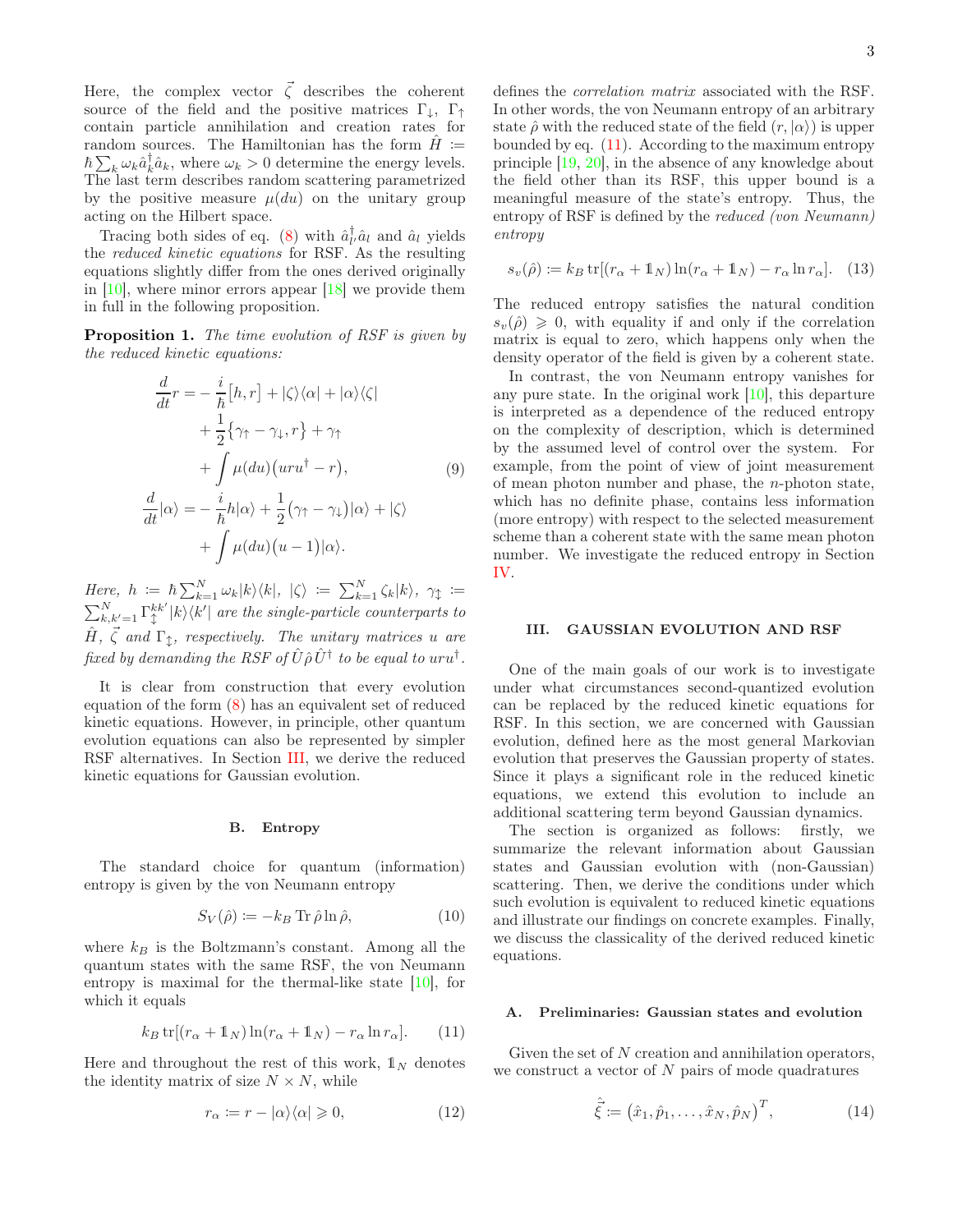where  $\hat{x}_k \coloneqq \frac{1}{\sqrt{2}}$  $\frac{1}{2}(\hat{a}_k + \hat{a}_k^{\dagger})$  and  $\hat{p}_k \coloneqq -\frac{i}{\sqrt{k}}$  $\frac{1}{2}(\hat{a}_k - \hat{a}_k^{\dagger})$ . Since the mode quadratures form a basis of operators acting in the N-mode Hilbert space, the state of the system is fully described by the complete collection of the values of correlation functions of the form

$$
\langle \hat{\xi}_{l_1} \dots \hat{\xi}_{l_n} \rangle \coloneqq \text{Tr} \left[ \hat{\rho} \hat{\xi}_{l_1} \dots \hat{\xi}_{l_n} \right]. \tag{15}
$$

In the case of Gaussian states, defined as states with normal (Gaussian) characteristic functions and quasiprobability distributions  $[11-13]$ , the state is fully described by one- and two-point correlation functions, i.e. with  $n = 1, 2$  in the equation above. The information about the former is contained in the vector

$$
|\xi\rangle := \sum_{k=1}^{2N} \langle \hat{\xi}_k \rangle |k\rangle, \tag{16}
$$

while the latter is encoded in the matrix of second moments

$$
V := \frac{1}{2} \sum_{k,k'=1}^{2N} \langle \{\hat{\xi}_k, \hat{\xi}_{k'}\} \rangle |k\rangle \langle k'|.
$$
 (17)

The covariance matrix of a quantum state is just  $V_{\text{cov}} =$  $V - |\xi\rangle\langle\xi|$ . Any valid covariance matrix has to fulfill the Heisenberg uncertainty principle:

$$
\sqrt{\langle \hat{x}_k^2 \rangle - \langle \hat{x}_k \rangle^2} \sqrt{\langle \hat{p}_k^2 \rangle - \langle \hat{p}_k \rangle^2} \geq \frac{\hbar}{2},\tag{18}
$$

where  $k \in \{1, \ldots, N\}$ , equivalent to [\[11](#page-8-7)]

$$
V_{\text{cov}} + \frac{i}{2}J \geqslant 0. \tag{19}
$$

Here, *J* is the *symplectic form*, defined as

$$
J \coloneqq -\sum_{k,k'=1}^{2N} \frac{i}{\hbar} \left[ \hat{\xi}_k, \hat{\xi}_{k'} \right] |k\rangle\langle k'|,\tag{20}
$$

and explicitly equal to

$$
J = \bigoplus_{k=1}^{N} J_2, \quad J_2 := \begin{bmatrix} 0 & 1 \\ -1 & 0 \end{bmatrix}.
$$
 (21)

The symplectic form defines the symplectic group  $Sp(2N,\mathbb{R})$  consisting of matrices S of size  $2N \times 2N$ , such that  $SJS^{T} = J$ .

As a matter of fact, the pair  $(V, |\xi\rangle)$  contains the same information as  $(V_{\text{cov}}, \langle \xi \rangle)$ , and both in the same way define the symplectic picture of quantum states (sometimes referred to as covariance matrix picture). In this work, we choose to use the pair  $(V, |\xi\rangle)$ , since by construction it is closer to  $(r, |\alpha\rangle)$  than the pair  $(V_{\text{cov}}, |\xi\rangle)$ . We stress that the symplectic picture is complete (i.e. equivalent to the standard, density operator description) only in the case of Gaussian states. However, it is a valid partial description of all quantum states.

One of the main sources of motivation for studying the symplectic picture is that, due to technical limitations, in practice we are often restricted to Hamiltonians that are at most second-order in the mode quadratures:

<span id="page-3-1"></span>
$$
\hat{H} = \frac{1}{2}\hat{\xi}^T G \hat{\xi},\tag{22}
$$

where G is a  $2N \times 2N$ , real, symmetric matrix. In particular, the structure-preserving evolution of Gaussian states is driven by such quadratic Hamiltonians.

Similarly, to preserve Gaussianity of an initial state along the course of time evolution, the Lindblad operators need to be linear in mode quadratures [\[21](#page-8-16)]:

$$
\hat{L}_k = \vec{c}_k \cdot \hat{\vec{\xi}}, \quad \vec{c}_k \in \mathbb{C}^{2N}, \tag{23}
$$

so that the resulting dissipator is quadratic, like the Hamiltonian. However, this requirement immediately removes random scattering processes present in eq. [\(8\)](#page-1-1), as unitary Lindblad operators are necessarily of infinite order [\[22\]](#page-8-17).

Therefore, for the sake of comprehensiveness of the comparison we consider an extension beyond Gaussian evolution that includes such scattering [\[23](#page-8-18), [24](#page-8-19)]. While this extension does not preserve Gaussian states, it results in a self-contained equation in the symplectic picture. It can be thus used to describe the evolution of the first two moments of any quantum state. Indeed, it is known to model various stochastic phenomena, such as e.g. Poisson processes [\[24](#page-8-19)]. From the perspective of standard Gaussian evolution, it may also be used to introduce non-Gaussian noise in evolution of (approximately) Gaussian states.

<span id="page-3-3"></span>Below we make a clear distinction between evolution terms that preserve Gaussianity and terms that do not. Representing the standard quadratic component relevant for evolution of Gaussian states by functions  $F_2$  and  $f_2$ , and the unitary Lindblad operators responsible for Gaussianity-breaking scattering by functions  $F_{\infty}$  and  $f_{\infty}$ , we obtain

<span id="page-3-0"></span>
$$
\frac{d}{dt}V = F_2(V) + F_{\infty}(V),
$$
\n
$$
\frac{d}{dt}|\xi\rangle = f_2(|\xi\rangle) + f_{\infty}(|\xi\rangle).
$$
\n(24)

<span id="page-3-2"></span>The functions  $F_2$ ,  $f_2$  are responsible for the most general quadratic evolution of Gaussian states [\[25,](#page-8-20) [26](#page-8-21)]:

$$
F_2(V) := AV + VA^T + JR_CJ^T,
$$
  
\n
$$
f_2(|\xi\rangle) := A|\xi\rangle.
$$
\n(25)

Here

$$
A \coloneqq J\left[G + I_C\right],\tag{26}
$$

where  $R_C \equiv \text{re } C^{\dagger}C$ ,  $I_C \equiv \text{im } C^{\dagger}C$  and  $C_{kl} \coloneqq (\vec{c}_k)_l$ .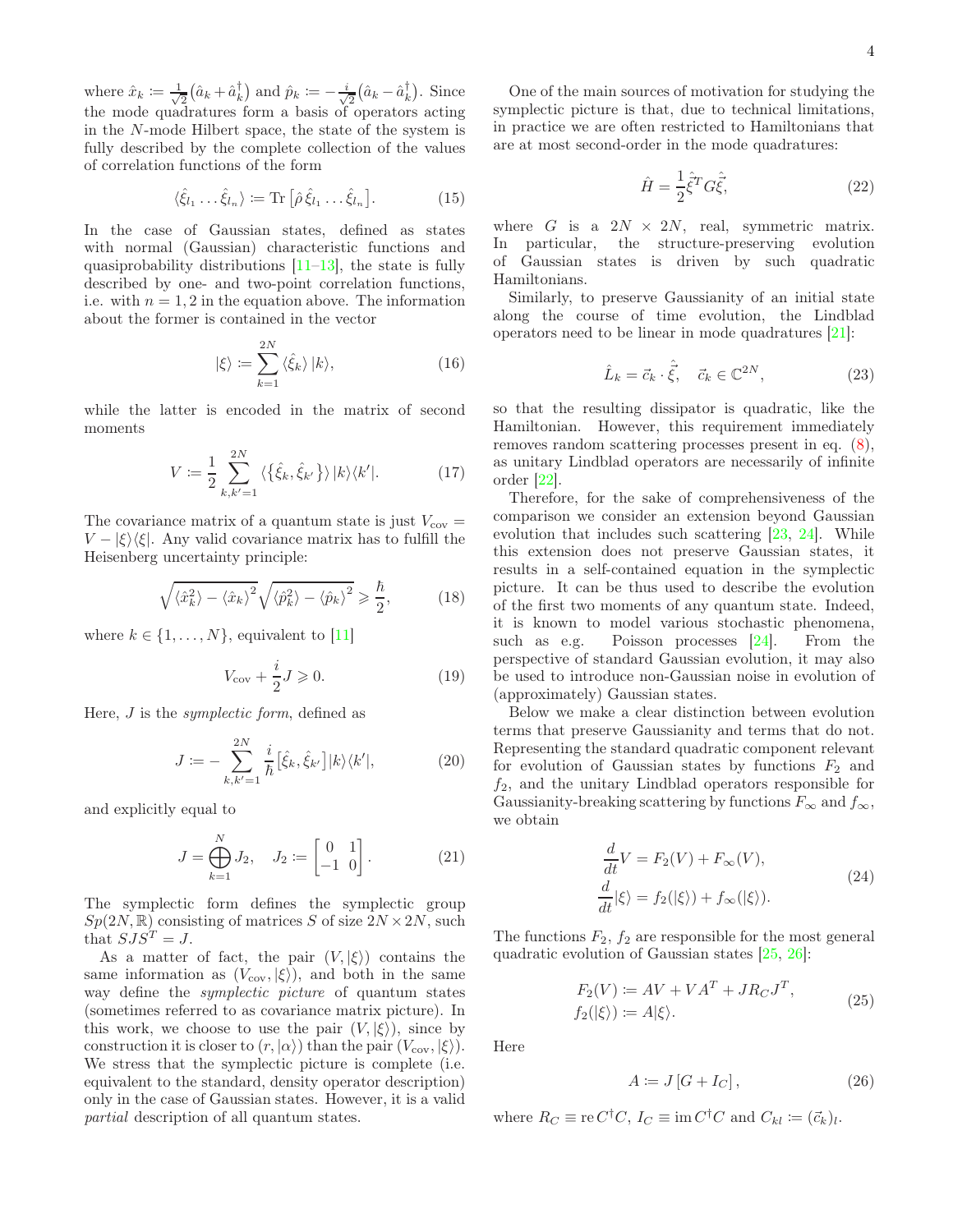The functions  $F_{\infty}$ ,  $f_{\infty}$  describe the Gaussianitybreaking evolution of infinite order and read [\[24](#page-8-19)]

$$
F_{\infty}(V) := \int \mu(dk) (KVK^T - V),
$$
  
\n
$$
f_{\infty}(|\xi\rangle) := \int \mu(dk) (K|\xi\rangle - |\xi\rangle),
$$
\n(27)

where the measure  $\mu(dk)$  is restricted to the space of symplectic matrices (so that  $K$  are symplectic).

### B. Reduced kinetic equations for Gaussian evolution with scattering

Our results regarding the connection between the evolution in eq. [\(24\)](#page-3-0) and reduced kinetic equations are summarized in the following proposition, which is proved in Appendix [A.](#page-8-22)

<span id="page-4-3"></span>**Proposition 2.** Let  $(V, |\xi\rangle)$  denote the symplectic description of a system undergoing evolution given by eq.  $(24)$ . The corresponding RSF evolves according to the reduced kinetic equations [\(9\)](#page-2-3) if and only if

$$
0 = [J, G] = [J, I_C]
$$
\n
$$
(28)
$$

and for all  $K$  entering the integral  $(27)$ 

$$
0 = TKT^T \quad \text{and} \quad TKT^{\dagger} \text{ is unitary.} \tag{29}
$$

Here,

$$
T := \frac{1}{\sqrt{2}} \sum_{k=1}^{N} |k\rangle \left[ \langle 2k - 1| + i \langle 2k| \right] \tag{30}
$$

denotes the transfer matrix. The reduced kinetic equations are characterized by:

$$
h = i\hbar T G J T^{\dagger}, \quad |\zeta\rangle = 0,
$$
  
\n
$$
\gamma_{\updownarrow} = \pm T (I_C J \mp J R_C J) T^{\dagger}, \qquad (31)
$$
  
\n
$$
u = T K T^{\dagger}, \quad \mu(du) = \mu(dk).
$$

We are in position to make a couple of observations. Firstly, our results let us assign a clear physical interpretation to the matrices  $R_C$ ,  $I_C$ , which play a rather ambiguous role from the point of view of Gaussian part of the evolution in  $(24)$ . We find that the two matrices are responsible for the particle creation and annihilation rates as quantitatively described by eq. [\(31\)](#page-4-1).

Secondly, while the coherent source vanishes in eq. [\(31\)](#page-4-1), it is only a consequence of Gaussian Hamiltonian [\(22\)](#page-3-1) being defined without terms linear in the mode quadratures. In general, such terms can be present in Gaussian evolution and would contribute to a non-zero coherent source in the reduced kinetic equations.

From eq. [\(29\)](#page-4-2) we can see that also the scattering terms, which violate Gaussianity are restricted by the RSF formalism. Physical meaning of these constraints is

explained in passing in Section [III C,](#page-5-1) where major focus is put on quantum Gaussian evolution. While illustrating our results with two examples below we also restrict our attention to Gaussian dissipators.

<span id="page-4-6"></span><span id="page-4-0"></span>Example 1 (Gaussian thermal operations). Among the key ingredients in the resource-based approach to quantum thermodynamics are thermal operations, defined as energy-preserving operations on continuous variable systems coupled to a thermal environment. Due to the prevalence of quadratic Hamiltonians in experimental setups, special emphasis is put on Gaussian thermal operations (GTOs), which are thermal operations that preserve the set of Gaussian states.

Recently, a complete characterization of GTOs has been provided in  $[27]$ . Here, we focus on a natural subclass of GTOs generated by time-independent, nondegenerate Hamiltonians. Such GTOs are effectively reduced to single-mode transformations [\[27\]](#page-8-23) of the form

$$
V \to S \left[ Q S^{-1} V (S^{-1})^T Q^T + P \right] S^T, \tag{32}
$$

<span id="page-4-4"></span>where S is a constant  $2 \times 2$  symplectic matrix,  $P :=$  $(1-p)\nu \mathbb{1}_2$  and

<span id="page-4-8"></span>
$$
Q \coloneqq \sqrt{p} \begin{bmatrix} \cos \phi & \sin \phi \\ -\sin \phi & \cos \phi \end{bmatrix} . \tag{33}
$$

<span id="page-4-2"></span>Here,  $\nu := \coth \beta \omega/2$ ,  $\omega = \text{const}$  is the Hamiltonian eigenvalue associated with the considered mode,  $\beta$  is the inverse temperature, while  $p \in [0, 1]$  and  $\phi \in [0, 2\pi)$  are in principle time-dependent.

In accordance with the adopted notation we get

 $\overline{a}$ 

$$
A = \frac{1}{2p} \frac{dp}{dt} + \frac{d\phi}{dt} S S^T J, \quad J R_C J = -\frac{1}{p} \frac{dp}{dt} \nu S S^T.
$$
 (34)

<span id="page-4-1"></span>According to Proposition [2](#page-4-3) [using eq. [\(A](#page-8-22)[6\)](#page-9-0) from the Appendix], such operators can be reconciled with reduced kinetic equations if and only if

<span id="page-4-7"></span>
$$
0 = \frac{d\phi}{dt} [J, SS^T].
$$
\n(35)

Discussion of this result is postponed to the next subsection.

<span id="page-4-5"></span>Example 2 (Stabilizability in two-mode entangled Gaussian systems). In quantum open systems, it is sometimes desirable to counteract the effects of dissipation by using an appropriate Hamiltonian. In the framework of stabilizability, once can check whether this is possible by solving a finite set of conditions rather than checking every Hamiltonian separately [\[28,](#page-8-24) [29\]](#page-8-25).

Recently, stabilizability was used to investigate the robustness of two-mode Gaussian states against three classes of dissipation [\[30\]](#page-8-26). The maximum amount of entanglement was stabilized in the system when subject to evolution described by: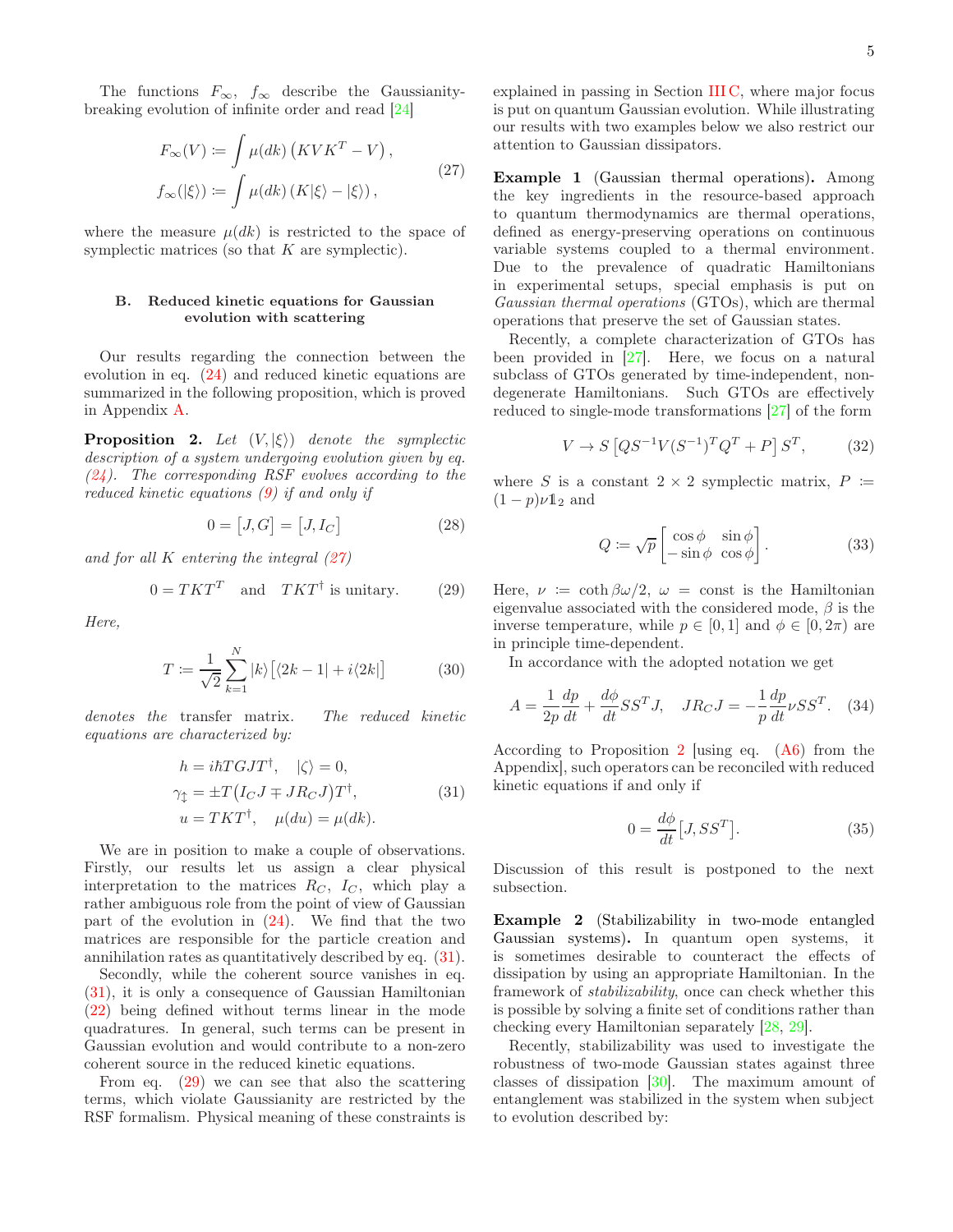• in the case of local damping:  $\hat{L}_k := \hat{a}_k$  and

$$
\hat{H} = \hat{H}_{\text{sq}} \coloneqq -i\hbar\omega \big(\hat{a}_1 \hat{a}_2 - \hat{a}_1^\dagger \hat{a}_2^\dagger\big),\tag{36}
$$

where  $\omega$  defines the energy levels of the system;

• in the case of dissipative squeezed-state preparation:  $\hat{H} = \hat{H}_{\text{sq}}$  and

$$
\hat{L}_1 \coloneqq \cosh \alpha \,\hat{a}_1 - \sinh \alpha \,\hat{a}_2^\dagger, \n\hat{L}_2 \coloneqq \cosh \alpha \,\hat{a}_2 - \sinh \alpha \,\hat{a}_1^\dagger,
$$
\n(37)

where  $\alpha \gg 0$  denotes the amount of squeezing;

• in the case of cascaded oscillators coupled to the vacuum:  $\hat{L} := (\hat{a}_1 + \hat{a}_2)$  and

$$
\hat{H} = \hat{H}_{\text{cas}} := -\frac{i\hbar\omega}{2} \left[ \left( \hat{a}_1 + \hat{a}_2 \right)^2 - \left( \hat{a}_1^\dagger + \hat{a}_2^\dagger \right)^2 \right]. \tag{38}
$$

It is straightforward to check that while all the dissipators fulfill eq. [\(28\)](#page-4-4), neither Hamiltonian does, making neither evolution compatible with the reduced kinetic equations.

# <span id="page-5-1"></span>C. Classicality of Gaussian reduced kinetic equations

The conditions [\(28-](#page-4-4)[29\)](#page-4-2) under which the reduced kinetic equations and Gaussian evolution with scattering coincide, put restrictions on the Hamiltonian, the scattering/integral term and the remaining quadratic dissipator. Here, we view each condition from the perspective of classicality of RSF.

In the case of the Hamiltonian, using the explicit representation of the symplectic form  $(21)$  in eq.  $(28)$ , we compute that the allowed Hamiltonians consist of  $2 \times 2$ block matrices of the form

$$
G_{kk'} = G_{k'k}^T = a_{kk'} 1_2 + (1 - \delta_{kk'}) b_{kk'} J_2,
$$
 (39)

<span id="page-5-2"></span>where k, k' enumerate the blocks and  $a_{kk'}, b_{kk'} \in \mathbb{R}$ . Making use of eq.  $(22)$  we check that eq.  $(39)$  allows only for particle number-preserving, or passive interactions.

In standard optical implementations, passive transformations correspond to experimental operations with classical analogues, such as beam splitters and phase shifters. According to standard notions of nonclassicality, such as non-positivity of the Glauber P representation or the presence of entanglement, the output of passive transformations can be non-classical only if given non-classical input [\[31,](#page-8-27) [32](#page-8-28)].

The remaining active transformations, such as squeezing, have no classical analogues. Moreover, they can be a source of quantum advantage, e.g. in metrology [\[33,](#page-8-29) [34\]](#page-8-30). Such transformations are forbidden by eq. [\(39\)](#page-5-2). In Example [2,](#page-4-5) this restriction disallowed entanglementmaximizing Hamiltonians.

Similar results concern the integral term, where the condition [\(29\)](#page-4-2) is fulfilled only when the integration is

over operations  $K$ , which are orthogonal in addition to being symplectic. From the physical point of view, they also correspond to passive transformations only [\[27](#page-8-23)].

Finally, in the case quadratic dissipation, we make use of Example [1.](#page-4-6) There, we found that condition [\(28\)](#page-4-4) takes the form of eq. [\(35\)](#page-4-7), which can be fulfilled in two cases. The first possibility is that, like above, the symplectic transformation  $S$  is passive. The second possibility is that

$$
\phi(t) = \phi(0) = 0,\tag{40}
$$

where the rightmost equality is required by the initial condition on  $V$ . To understand this case, we come back to eq. [\(32\)](#page-4-8), which now reads

$$
V(t) = pV(0) + (1 - p)\nu S S^{T}.
$$
 (41)

For one mode,  $SS^T \propto G$  [\[27\]](#page-8-23), so the above equation simply tells us that the quantum state at hand evolves into a classical mixture of the initial state and the thermal state of the Hamiltonian, which, as shown before, has to be passive.

In summary, we find that Gaussian evolution of RSF can be written as reduced kinetic equations provided that active, non-classical transformations, such as squeezing, are forbidden. These findings suggest that the reduced kinetic equations for Gaussian evolution with scattering have a classical character.

#### <span id="page-5-0"></span>IV. PROPERTIES OF REDUCED ENTROPY

To further reinforce the interpretation of RSF as a classical description of quantum fields, we investigate the formalism itself. In this section, we analyze the properties of the reduced entropy, especially in relation to the quantum von Neumann and Wehrl entropies. After their brief summary, we derive an analogue of the reduced entropy based on the Wehrl entropy, which we link to the original reduced (von Neumann) entropy. We conclude with short discussion.

### A. Preliminaries: von Neumann and Wehrl entropies.

Contrary to the thermodynamic entropy, which is uniquely defined up to an additive constant, there exist many competing measures of quantum (information) entropy. In this work, we are concerned with two of the most prominently used measures: the von Neumann and the Wehrl entropies.

The von Neumann entropy [\(10\)](#page-2-4) is a generalization of the Shannon entropy and is considered the standard quantum entropy [\[35\]](#page-8-31). Because of its informationtheoretic origin, it is most easily interpreted as a measure of uncertainty about the state of the system. The von Neumann entropy is invariant under all unitary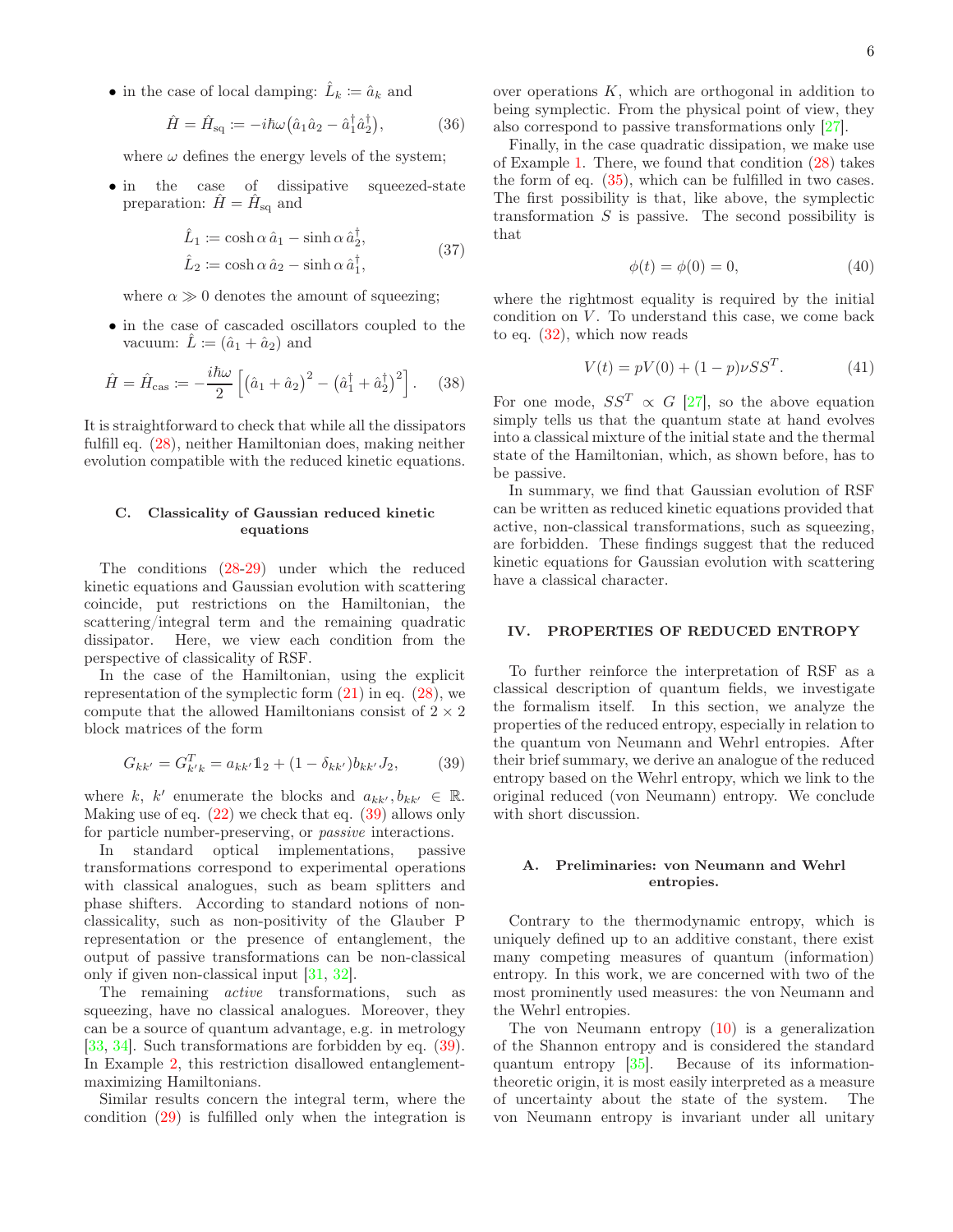transformations and it attains its minimum value – zero – for all pure states.

The Wehrl entropy [\[14\]](#page-8-9) is defined as the continuous Shannon entropy of the Husimi Q representation of the quantum state:

$$
S_W(\hat{\rho}) \coloneqq -k_B \int \frac{d^{2N} \vec{\beta}}{\pi^N} Q(\vec{\beta}) \ln Q(\vec{\beta}). \tag{42}
$$

Here,  $Q(\vec{\beta}) = \langle \vec{\beta} | \hat{\rho} | \vec{\beta} \rangle$  is the Husimi Q representation [\[36](#page-8-32)] of the state  $\hat{\rho}$ ,  $|\vec{\beta}\rangle$  is an N-mode coherent state and the integration is over the real and imaginary parts of every component of the complex vector  $\beta$ . The Wehrl entropy is often considered to be a semi-classical alternative to the von Neumann entropy [\[37\]](#page-8-33). Indeed, it differs from the latter significantly. Unlike the von Neumann entropy, the Wehrl entropy never vanishes, and it attains its minimal value,  $k_B N$ , only for coherent states [\[38\]](#page-8-34). Furthermore, it is not invariant under all unitary transformations of the state.

### B. Comparison of reduced von Neumann and Wehrl entropies.

As said before, like the Wehrl entropy, and unlike the von Neumann entropy, the reduced entropy [\(13\)](#page-2-5) does not vanish for all pure states, but rather only for coherent states. Furthermore, the reduced entropy is not invariant under all unitary transformations [\[39\]](#page-8-35). Finally, by construction, the reduced entropy provides an upper bound to the von Neumann entropy, another quality shared with the Wehrl entropy. The connection between the two entropies becomes more clear upon realization that RSF, and thus reduced entropy, can also be elegantly represented by the Husimi Q function:

$$
r_{kk'} = \int \frac{d^{2N} \vec{\beta}}{\pi^N} (\beta_k \beta_{k'}^* - \delta_{kk'}) Q(\vec{\beta}),
$$
  
\n
$$
\alpha_k = \int \frac{d^{2N} \vec{\beta}}{\pi^N} \beta_k Q(\vec{\beta}).
$$
\n(43)

Given these shared qualities, it is natural to ask whether there exists a reduced entropy equivalent to the Wehrl entropy. The answer is positive and yields the reduced Wehrl entropy:

$$
s_w(\hat{\rho}) \coloneqq k_B \operatorname{tr} \ln(r_\alpha + \mathbb{1}_N) + k_B N. \tag{44}
$$

See Appendix [B](#page-9-1) for derivation.

Just like the reduced von Neumann entropy maximizes the von Neumann entropy for a fixed RSF, the reduced Wehrl entropy maximizes the Wehrl entropy for a fixed RSF. Furthermore, in both cases the maximum is attained by the same thermal-like state. The two entropies share more qualities, e.g. both are invariant under the same unitary transformations. This is a direct consequence of the definition of RSF and the fact that

the two entropies depend solely on traces of analytic functions of the correlation matrix.

In addition to qualitative similarities, the two entropies can be linked quantitatively.

<span id="page-6-2"></span>Proposition 3. The following relation between the reduced von Neumann and Wehrl entropies holds:

<span id="page-6-0"></span>
$$
0 < s_w - s_v \leqslant k_B N. \tag{45}
$$

Proof. We begin with the l.h.s. inequality. Rearranging eq. [\(11\)](#page-2-2),

$$
s_v = k_B \operatorname{tr} \{ r_\alpha \left[ \ln(r_\alpha + \mathbb{1}_N) - \ln r_\alpha \right] \} + k_B \operatorname{tr} \ln(r_\alpha + \mathbb{1}_N). \tag{46}
$$

By definition of the reduced Wehrl entropy, the second term is equal to  $-k_B N + s_w$ . In the first term, we apply the eigendecomposition  $r_{\alpha} = \sum_{k=1}^{N} \lambda_k |k\rangle \langle k|$ , where  $\lambda_k \geq$ 0. Using basic properties of the logarithm, we arrive at

$$
s_v = k_B \sum_{k=1}^{N} \ln(1 + 1/\lambda_k)^{\lambda_k} - k_B N + s_w.
$$
 (47)

Clearly, the first term is maximized in the limit  $\lambda_k \rightarrow$ ∞, in which, by definition of the Euler's number, it approaches  $k_B N$ . Then, the first and second terms cancel, leaving  $s_v < s_w$  as in the l.h.s. inequality.

To prove the r.h.s. inequality we observe that, since  $r_{\alpha} \geqslant 0$ :

$$
s_v \ge k_B \operatorname{tr} \left[ (r_\alpha + \mathbb{1}_N) \ln(r_\alpha + \mathbb{1}_N) - r_\alpha \ln(r_\alpha + \mathbb{1}_N) \right] = s_w - k_B N,
$$
 (48)

which is equivalent to the r.h.s. inequality.

 $\Box$ 

<span id="page-6-3"></span>We remark that for states with mean particle number much bigger than the effective number of modes  $\text{tr } r =$  $\langle \hat{n} \rangle \gg N$ , the term  $k_B N$  is vanishing in comparison to  $s_w$ ,  $s_v$ . Therefore, it follows from eq. [\(45\)](#page-6-0) that for most many-particle states, the two reduced entropies are effectively equal. Note that whether a similar result holds for the original two entropies is unknown. While the difference  $S_W - S_V$  is always positive, there is no known upper bound for it.

#### C. Classicality of reduced entropy

<span id="page-6-1"></span>Both reduced entropies are minimized solely by coherent states and are invariant only under some unitary transformations. This makes them akin to the Wehrl entropy, which is considered to be a semi-classical entropy of quantum states. Especially the fact that the reduced entropy originating from the von Neumann entropy is qualitatively more similar to the Wehrl entropy is a strong argument for classicality of the RSF formalism.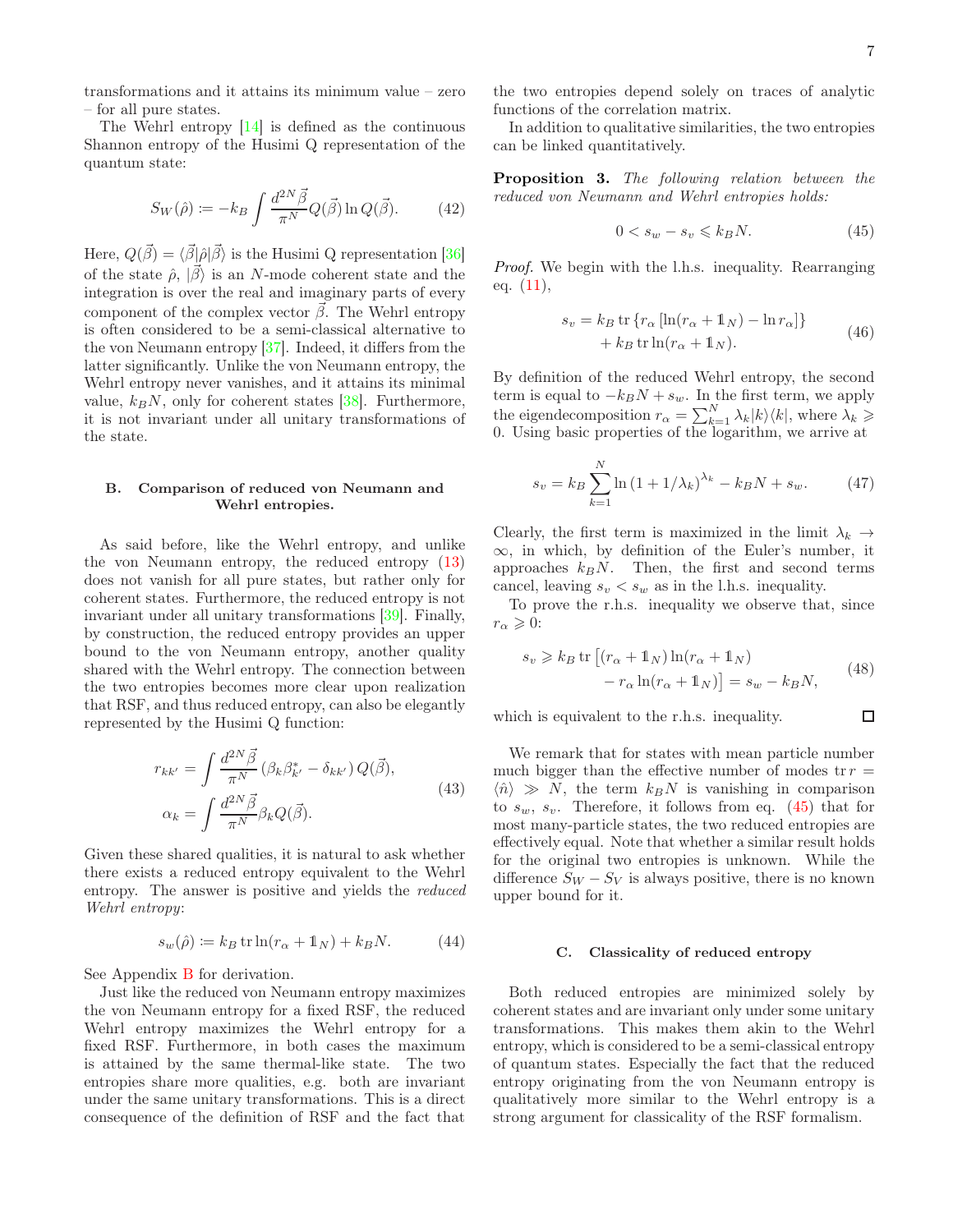# <span id="page-7-2"></span>V. ENTANGLEMENT AND RSF

The final issue that we want to investigate concerns entanglement in the formalism of RSF. To this end, we go back to two-mode Gaussian states (see Preliminaries in Section [III](#page-2-0) for a brief summary) and show that the RSF of such states contains no information about entanglement, further reinforcing our argument about the classical character of RSF.

Proposition 4. RSF contains no information about entanglement in two-mode Gaussian states.

Proof. To prove our statement, we show that for the RSF of any two-mode Gaussian state corresponds to a separable symplectic description  $(V, |\xi\rangle)$ .

We start by observing that the vector of the first moments  $|\xi\rangle$  can be arbitrarily adjusted by means of local operations and as such contains no information about the entanglement in the state. In turn, the averaged field  $|\alpha\rangle$ , which depends solely on  $|\xi\rangle$ , must also contain no information about entanglement. Therefore, if such information is contained in RSF at all, it must be present in the correlation martix  $r_{\alpha}$ , which, by virtue of eqs [\(12,](#page-2-6) [A](#page-8-22)[2\)](#page-9-2) does not depend on the first moments  $|\xi\rangle$ .

Starting from eq. [\(12\)](#page-2-6) and using the easy-to-check relation  $T J T^{\dagger} = -i \mathbb{1}$ , we find that the positivity of the correlation matrix is equivalent to the Heisenberg uncertainty principle [\(19\)](#page-3-3) [this is most easy to see by employing eq.  $(A2)$  $(A2)$  from Appendix A. Therefore, any valid correlation matrix corresponds to a valid covariance matrix V and vice versa.

In the particular case of two modes, any covariance matrix possesses a simple, unique form, called the standard form [\[11\]](#page-8-7):

$$
V_{\rm sf} = \begin{bmatrix} a & 0 & c_+ & 0 \\ 0 & a & 0 & c_- \\ c_+ & 0 & b & 0 \\ 0 & c_- & 0 & b \end{bmatrix}, \tag{49}
$$

where the parameters  $a, b \geq 1/2$  are related to the average number of particles / excitations in the modes and the coefficients  $c_{+} \in \mathbb{R}$  contain the information about the correlations between the modes. In particular, a necessary condition for the presence of entanglement in the state is given by [\[30](#page-8-26)]

$$
c_{+}c_{-}<0.\tag{50}
$$

Crucially, any two-mode covariance matrix can be brought into its standard form by means of local symplectic operations, which, similarly to local unitary operations on density matrices, do not change global properties of the state, such as entanglement.

For this reason, for the purposes of this proof we can, with no loss of generality, consider only covariance matrices in the standard form. Then

$$
r_{\alpha} = \frac{1}{2} \begin{bmatrix} 2a - 1 & c_+ + c_- \\ c_+ + c_- & 2b - 1 \end{bmatrix}.
$$
 (51)

Clearly, for a fixed matrix  $r_{\alpha}$  the values of a, b are also fixed. However, the other two parameters only need to be related by  $c_{+}+c_{-}=2(r_{\alpha})_{12}$ . In particular, the relation is fulfilled by the choice  $c_{+} = c_{-} = (r_{\alpha})_{12}$ . By virtue of eq. [\(50\)](#page-7-4), such covariance matrix corresponds to a separable state. This completes the proof. □

#### <span id="page-7-3"></span>VI. CONCLUDING REMARKS

We studied the applicability of the reduced state of the field (RSF) to a variety of quantum phenomena. We derived exact conditions under which the evolution of RSF coincides with Gaussian evolution with non-Gaussian scattering. Furthermore, we derived a competing measure of entropy of RSF based on the Wehrl entropy, which we linked qualitatively and quantitatively to the original entropy of RSF, as well as the Wehrl entropy itself. Finally, we showed that RSF contains no information about entanglement in two-mode Gaussian states. Based on our findings, we suggest RSF as a tool for a semi-classical treatment of bosonic many-body systems.

Besides potential application of RSF to description of such systems, our work suggests the following directions for future research. To start with, our results can be generalized. It would be interesting to see if our result regarding entanglement and RSF extends to arbitrary quantum states and under what conditions the reduced kinetic equations can replace evolution families beyond Gaussian. Furthermore, the RSF formalism is based on one- and two-point correlation functions. Can a selfconsistent mesoscopic framework based on higher-order correlations be designed? If so, what new insights does it offer?

### ACKNOWLEDGMENTS

<span id="page-7-4"></span>We would like to thank Paweł Mazurek, Marcin Karczewski, Gerd Leuchs and Stefano Cusumano for discussion. We acknowledge support by the Foundation for Polish Science (IRAP project, ICTQT, contract no. 2018/MAB/5, co-financed by EU within Smart Growth Operational Programme).

- <span id="page-7-0"></span>[1] R. Blatt, C. F. Roos, Quantum simulations with trapped ions, Nat. Phys. 8, 277 (2012).
- <span id="page-7-1"></span>[2] S. Ding, G. Maslennikov, R. Hablützel, H. Loh,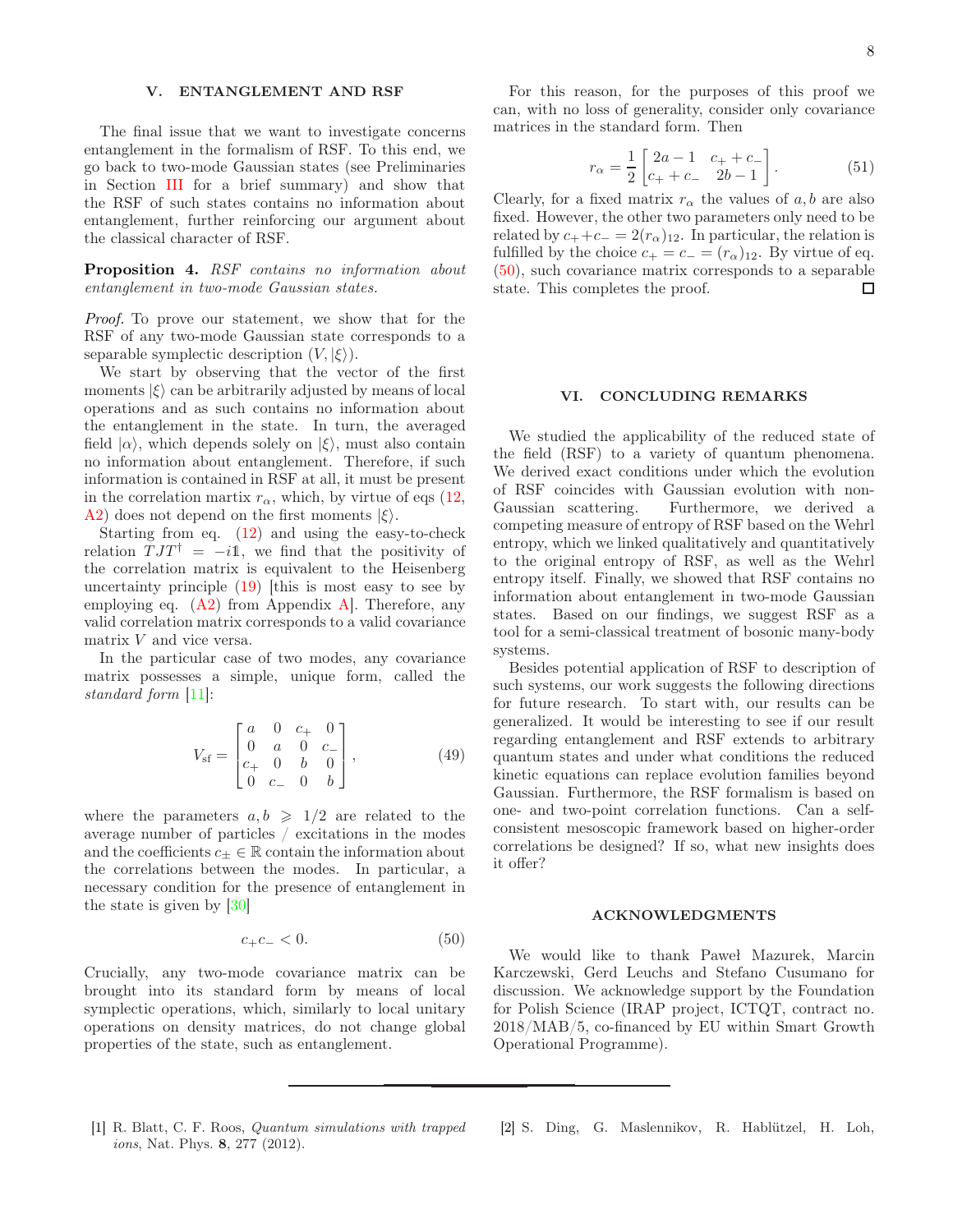D. Matsukevich, Quantum parametric oscillator with trapped ions, Phys. Rev. Lett. 119, 150404 (2017).

- <span id="page-8-0"></span>[3] I. Bloch, J. Dalibard, W. Zwerger, Many-body physics with ultracold gases, Rev. Mod. Phys. 80, 885 (2008).
- [4] M. Lewenstein, A. Sanpera, V. Ahufinger, B. Damski, A. Sen De, et al., Ultracold atomic gases in optical lattices: mimicking condensed matter physics and beyond, Adv. Phys. 56, 243–379 (2007).
- <span id="page-8-1"></span>[5] L. A. Reynolds, E. Schwartz, U. Ebling, M. Weyland, J. Brand, et al., Direct measurements of collisional dynamics in cold atom triads, Phys. Rev. Lett. 124, 073401 (2020).
- <span id="page-8-2"></span>[6] Z. Wang, M. Pechal, E. A. Wollack, P. Arrangoiz-Arriola, M. Gao, et al., Quantum dynamics of a few-photon parametric oscillator, Phys. Rev. X 9, 021049 (2019).
- <span id="page-8-3"></span>[7] H. Le Jeannic, T. Ramos, S. F. Simonsen, T. Pregnolato, Z. Liu, et al., Experimental reconstruction of the fewphoton nonlinear scattering matrix from a single quantum dot in a nanophotonic waveguide, Phys. Rev. Lett. 126, 023603 (2021).
- <span id="page-8-4"></span>[8] C. Cramer, Essentials of Computational Chemistry: Theories and Models, Wiley (2013).
- <span id="page-8-5"></span>[9] M. Grmela, V. Klika, M. Pavelka, Reductions and extensions in mesoscopic dynamics, Phys. Rev. E  $92$ , 032111 (2015).
- <span id="page-8-6"></span>[10] R. Alicki, Quantum features of macroscopic fields: Entropy and dynamics, Entropy  $21$ , 705 (2019).
- <span id="page-8-7"></span>[11] G. Adesso, A. Serafini, F. Illuminati, Determination of continuous variable entanglement by purity measurements, Phys. Rev. Lett. **92**, 087901 (2004).
- [12] G. Adesso, S. Ragy, A. R. Lee, Continuous variable quantum information: Gaussian states and beyond, Open Syst. Inf. Dyn. 21, 1440001 (2014), https://doi.org/10.1142/S1230161214400010.
- <span id="page-8-8"></span>[13] L. Mandel, E. Wolf, Optical Coherence and Quantum Optics, Cambridge University Press (1995).
- <span id="page-8-9"></span>[14] A. Wehrl, On the relation between classical and quantummechanical entropy, Reports on Mathematical Physics 16, 353 (1979).
- <span id="page-8-10"></span>[15] V. Gorini, A. Kossakowski, E. C. G. Sudarshan, Completely positive dynamical semigroups of Nlevel systems, J. Math. Phys. 17, 821 (1976), https://aip.scitation.org/doi/pdf/10.1063/1.522979.
- <span id="page-8-11"></span>[16] G. Lindblad, On the generators of quantum dynamical semigroups, Comm. Math. Phys. 48, 119 (1976).
- <span id="page-8-12"></span>[17] P. Pearle, Simple derivation of the Lindblad equation, Eur. J. Phys. 33, 805 (2012).
- <span id="page-8-13"></span>[18] In comparison with the original derivation [\[10\]](#page-8-6), in eq. [\(8\)](#page-1-1) we divide the commutator term by  $\hbar$  and define the matrix  $\Gamma_{\downarrow}$  as a transposition of the matrix defined therein. After such corrections, the reduced kinetic equations [\(9\)](#page-2-3) are nearly identical to the original ones, except the anticommmutator term is divided by two.
- <span id="page-8-14"></span>[19] E. T. Jaynes, Information theory and statistical mechanics, Phys. Rev. **106**, 620 (1957).
- <span id="page-8-15"></span>[20] S. Thurner, B. Corominas-Murtra, R. Hanel, Three faces of entropy for complex systems: Information, thermodynamics, and the maximum entropy principle, Phys. Rev. E 96, 032124 (2017).
- <span id="page-8-16"></span>[21] T. Heinosaari, A. S. Holevo, M. M. Wolf, The semigroup structure of Gaussian channels, Quantum Info. Comput. 10, 619–635 (2010).
- <span id="page-8-17"></span>[22] Every unitary operation can be written as  $\hat{U} = e^{i\hat{X}}$ ,

where  $\hat{X}$  is hermitian. Thus, excluding the case where X is of order zero (for which U reduces to a number),  $U$ is of infinite order in mode quadratures.

- <span id="page-8-18"></span>[23] A. E. Teretenkov, *Dynamics of moments of arbitrary* order for stochastic Poisson compressions, Math. Notes 107, 695 (2020).
- <span id="page-8-19"></span>[24] T. Linowski, Ł. Rudnicki, Dissipative evolution of covariance matrix beyond quadratic order, arXiv:2105.12644.
- <span id="page-8-20"></span>[25] S. Mancini, H. M. Wiseman, Optimal control of entanglement via quantum feedback, Phys. Rev. A 75, 012330 (2007).
- <span id="page-8-21"></span>[26] K. Koga, N. Yamamoto, Dissipation-induced pure Gaussian state, Phys. Rev. A 85, 022103 (2012).
- <span id="page-8-23"></span>[27] A. Serafini, M. Lostaglio, S. Longden, U. Shackerley-Bennett, C.-Y. Hsieh, et al., Gaussian thermal operations and the limits of algorithmic cooling, Physical Review Letters 124 (2020).
- <span id="page-8-24"></span>[28] S. Sauer, C. Gneiting, A. Buchleitner, Optimal coherent control to counteract dissipation, Phys. Rev. Lett. 111, 030405 (2013).
- <span id="page-8-25"></span>[29] Ł. Rudnicki, C. Gneiting, Stabilizable Gaussian states, Phys. Rev. A 98, 032120 (2018).
- <span id="page-8-26"></span>[30] T. Linowski, C. Gneiting, L. Rudnicki, Stabilizing entanglement in two-mode Gaussian states, Phys. Rev. A 102, 042405 (2020).
- <span id="page-8-27"></span>[31] M. Brunelli, C. Benedetti, S. Olivares, A. Ferraro, M. G. A. Paris, Single- and two-mode quantumness at a beam splitter, Phys. Rev. A 91, 062315 (2015).
- <span id="page-8-28"></span>[32] A. Z. Goldberg, K. Heshami, How squeezed states both maximize and minimize the same notion of quantumness, Phys. Rev. A 104, 032425 (2021).
- <span id="page-8-29"></span>[33] C. M. Caves, Quantum-mechanical noise in an interferometer, Phys. Rev. D 23, 1693 (1981).
- <span id="page-8-30"></span>[34] Ł. Rudnicki, L. L. Sánchez-Soto, G. Leuchs, R. W. Boyd, Fundamental quantum limits in ellipsometry, Opt. Lett. 45, 4607 (2020).
- <span id="page-8-31"></span>[35] I. Bengtsson, K. Życzkowski, Geometry of Quantum States: An Introduction to Quantum Entanglement, Cambridge University Press, 2nd edition (2017).
- <span id="page-8-32"></span>[36] K. Husimi, Some formal properties of the density matrix, Proc. Phys. Math. Soc. Jpn 22, 264 (1940).
- <span id="page-8-33"></span>[37] A. Orłowski, Wehrl's entropy and classification of states, Rep. Math. Phys. 43, 283 (1999).
- <span id="page-8-34"></span>[38] E. H. Lieb, Proof of an entropy conjecture of Wehrl, Comm. Math. Phys. 62, 35 (1978).
- <span id="page-8-35"></span>[39] Consider, e.g. the transformation  $U^{\dagger} \hat{a}_k U = \cosh \mu \hat{a}_k +$  $\sin \mu \hat{a}_k^{\dagger}$  with  $\mu \neq 0$ . From the definitions  $(2, 3)$  $(2, 3)$ , r transforms to  $\cosh^2 \mu r + \mathcal{O}(\mu) \neq r$ .
- <span id="page-8-36"></span>[40] A. Altland, B. D. Simons, Condensed Matter Field Theory, Cambridge University Press, 2 edition (2010).

### <span id="page-8-22"></span>Appendix A: Proof of Proposition [2](#page-4-3)

In this Appendix we prove Proposition [2,](#page-4-3) i.e. we derive the conditions under which Gaussian evolution is equivalent to the reduced kinetic equations.

To this end, it is useful to define an auxiliary field,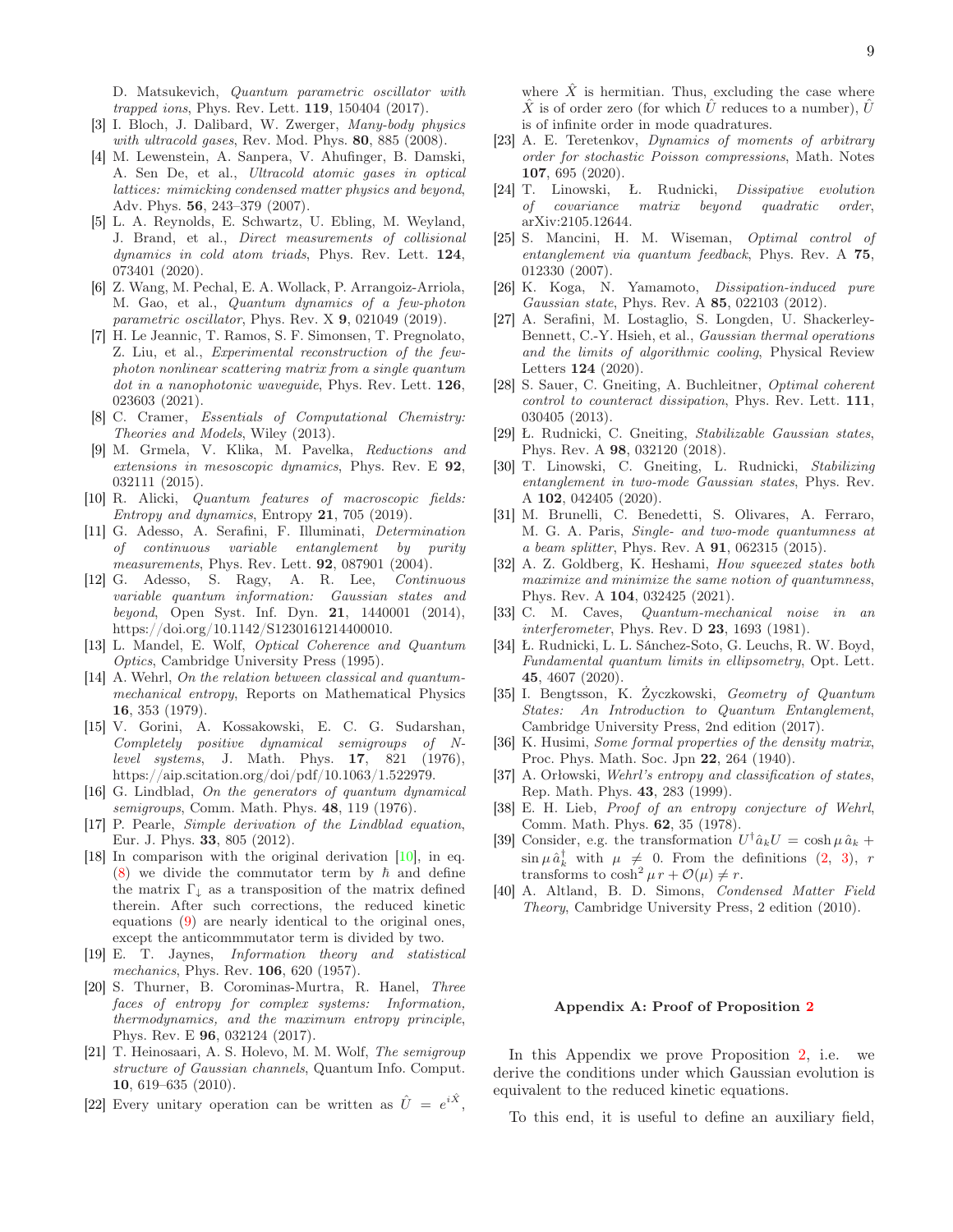which we call *conjugate RSF*:

$$
c := \sum_{k,k'=1}^{N} \text{Tr} \left[ \hat{\rho} \, \hat{a}_{k'} \hat{a}_{k} \right] |k\rangle\langle k'|,
$$
  

$$
|\alpha^* \rangle := \sum_{k=1}^{N} \text{Tr} \left[ \hat{\rho} \, \hat{a}_{k}^{\dagger} \right] |k\rangle.
$$
 (A1)

The key observation is that RSF is related to the first two moments of the mode quadratures by

$$
r = TVT^{\dagger} - \frac{1}{2}, \quad |\alpha\rangle = T|\xi\rangle, \nc = TVT^{T}, \quad |\alpha^*\rangle = T^*|\xi\rangle.
$$
\n(A2)

Furthermore, the transfer matrix fulfills

$$
T^{\dagger}T = \frac{1}{2} \left( \mathbb{1} + iJ \right). \tag{A3}
$$

Notably,  $T^{\dagger}T + T^T T^* = 1$ . Making extensive use of this identity in eq.  $(24)$ , along with relations  $(A2)$  $(A2)$ , we obtain the corresponding evolution equations for RSF:

$$
\frac{d}{dt}r = yr + ry^{\dagger} + zc^{\dagger} + cz^{\dagger} + \frac{1}{2}(y + y^{\dagger}) + w
$$

$$
+ \int \mu(dk) \left[ qrq^{\dagger} + sr^T s^{\dagger} - r + qcs^{\dagger} + sc^{\dagger} q^{\dagger} + \frac{1}{2} (qq^{\dagger} + ss^{\dagger} - \mathbb{1}_N) \right],
$$

$$
\frac{d}{dt} |\alpha\rangle = y |\alpha\rangle + z |\alpha^*\rangle + \int \mu(dk) \left[ (q - 1) |\alpha\rangle + s |\alpha^*\rangle \right].
$$
(A4)

Here,

$$
y \coloneqq TAT^{\dagger}, \quad z \coloneqq TAT^T, \quad w \coloneqq TJR_CJ^T T^{\dagger}
$$

$$
q \coloneqq TKT^{\dagger}, \quad s \coloneqq TKT^T. \tag{A5}
$$

Unlike the reduced kinetic equations, Gaussian evolution equation for RSF couples it to the conjugate field. Therefore, if the two equations are to coincide for arbitrary input states,  $c$  cannot enter eq.  $(A4)$  $(A4)$ . This has two implications. Firstly,  $z = 0$  and in turn  $0 = T^{\dagger} z T^*$ , which is equivalent to

$$
0 = [J, A]. \tag{A6}
$$

Using transposition we immediately find this condition to be identical to eq.  $(28)$ . Secondly,  $s = 0$ , which is equivalent to the l.h.s. condition in eq. [\(29\)](#page-4-2). The r.h.s. condition of eq. [\(29\)](#page-4-2) follows immediately after upon comparison with the reduced kinetic equations.

It remains to show that the reduced kinetic equations are given by eq.  $(31)$ . Provided eqs  $(28-29)$  $(28-29)$  are fulfilled, eq. [\(A](#page-8-22)[4\)](#page-9-3) becomes

$$
\frac{d}{dt}r = -\frac{i}{\hbar}[-\hbar y_i, r] + \frac{1}{2}\{(w + y_r) - (w - y_r), r\} \n+ (w + y_r) + \int \mu(dk) (qrq^{\dagger} - r) ,\n\frac{d}{dt}|\alpha\rangle = -\frac{i}{\hbar}(-\hbar y_i)|\alpha\rangle + \frac{1}{2}[(w + y_r) - (w - y_r)]|\alpha\rangle \n+ \int \mu(dk) (q|\alpha\rangle - |\alpha\rangle),
$$
\n(A7)

<span id="page-9-2"></span>where we split  $y = y_r + iy_i$  with  $y_r$ ,  $y_i$  hermitian (this can be done for any complex matrix). Equations  $(A7)$  $(A7)$  have the same form as the reduced kinetic equations with

<span id="page-9-4"></span>
$$
h = -\hbar y_i, \quad \gamma_{\updownarrow} = w \pm y_r, \quad |\zeta\rangle = 0,
$$
  

$$
u = q, \quad \mu(du) = \mu(dk), \tag{A8}
$$

Using eqs  $(A5, 28)$  $(A5, 28)$  $(A5, 28)$  $(A5, 28)$  we arrive at the desired result  $(31)$ .

#### <span id="page-9-1"></span>Appendix B: Derivation of reduced Wehrl entropy

In this Appendix, we derive the reduced Wehrl entropy [\(44\)](#page-6-1), defined as the maximum Wehrl entropy among all the states with a fixed RSF. The solution to the problem is equivalent to finding the extremum of the following functional with respect to Q:

<span id="page-9-6"></span>
$$
S_W[Q] - \lambda f[Q] - \sum_{k,k'=1}^{N} \mu_{k'k} g_{kk'}[Q] + \sum_{k=1}^{N} t_k^* h_k[Q] + \sum_{k=1}^{N} s_k h_k^*[Q],
$$
\n(B1)

<span id="page-9-5"></span><span id="page-9-3"></span>where  $S_W$  is the Wehrl entropy [\(42\)](#page-6-2) and the three constraints

<span id="page-9-7"></span>
$$
f[Q] := \int \frac{d^{2N}\vec{\beta}}{\pi^N} Q(\vec{\beta}) - 1 = 0,
$$
  
\n
$$
g_{kk'}[Q] := \int \frac{d^{2N}\vec{\beta}}{\pi^N} (\beta_k \beta_{k'}^* - \delta_{kk'}) Q(\vec{\beta}) - r_{kk'} = 0,
$$
  
\n
$$
h_k[Q] := \int \frac{d^{2N}\vec{\beta}}{\pi^N} \beta_k Q(\vec{\beta}) - \alpha_k = 0,
$$
  
\n(B2)

<span id="page-9-0"></span>fix the normalization and the RSF of the state to  $(r, |\alpha\rangle)$ [cf. eq. [\(43\)](#page-6-3)]. Finally,  $\lambda$ ,  $\mu_{k'k}$ ,  $t_k$  and  $s_k$  are the Lagrange multipliers. Note that the signs, as well as the notation (e.g.  $t_k^*$  instead of  $t_k$ ) in eq. [\(B](#page-9-1)[1\)](#page-9-6) are completely arbitrary. Therefore, we made a choice that anticipates the final results best.

The solution to the variatonal problem is given by

$$
\tilde{Q}(\vec{\beta}) \coloneqq A e^{-\vec{\beta}^{\dagger} \mu \vec{\beta} + \vec{t}^{\dagger} \vec{\beta} + \vec{\beta}^{\dagger} \vec{s}},\tag{B3}
$$